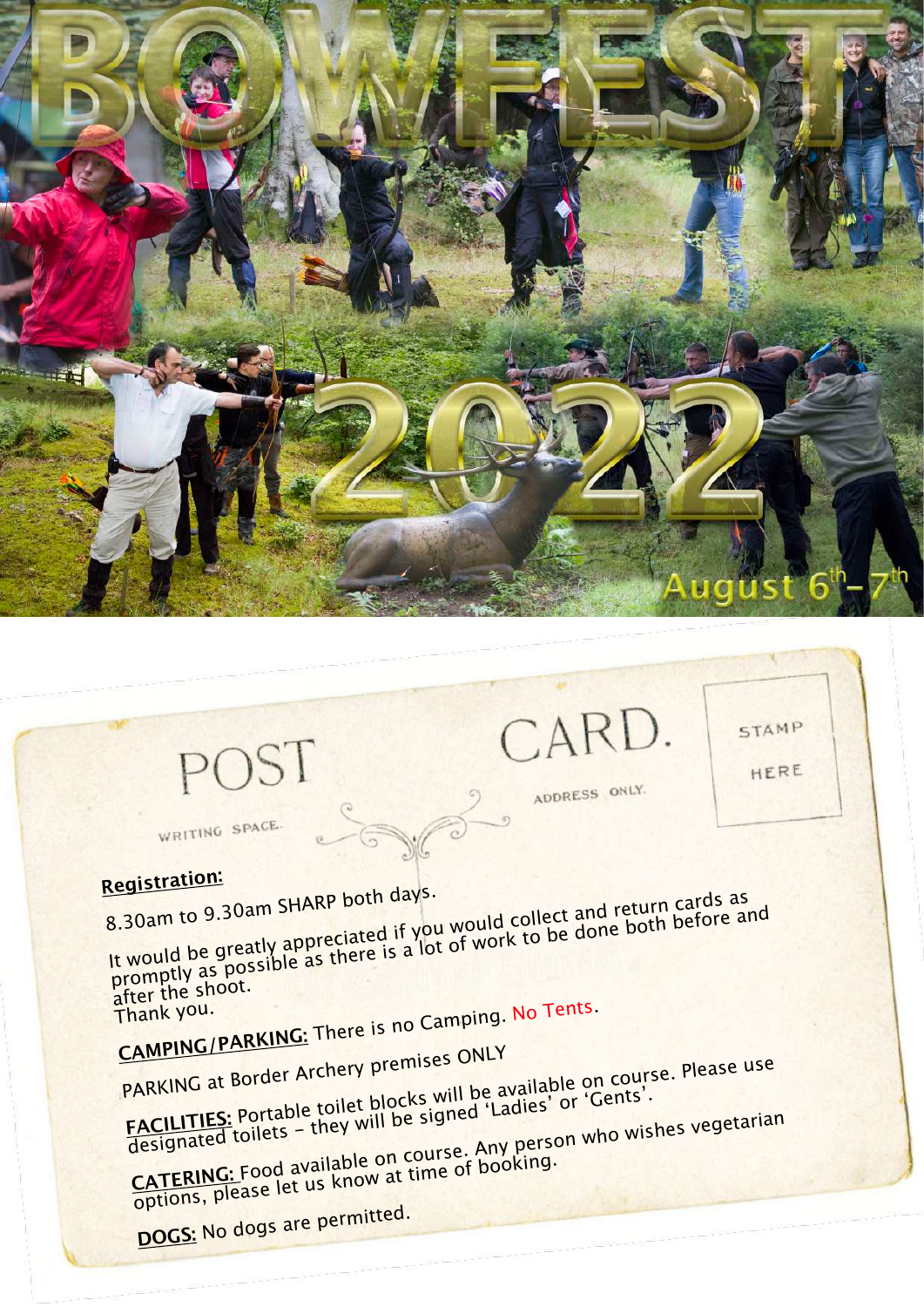Border Bowfest 2022

6th-7th August, 2022



 $\epsilon$ 

| Archers Name:                                                                                                                                                                                                                                                                                                                                        |                                                                                                                                                           |
|------------------------------------------------------------------------------------------------------------------------------------------------------------------------------------------------------------------------------------------------------------------------------------------------------------------------------------------------------|-----------------------------------------------------------------------------------------------------------------------------------------------------------|
| Country:                                                                                                                                                                                                                                                                                                                                             |                                                                                                                                                           |
|                                                                                                                                                                                                                                                                                                                                                      |                                                                                                                                                           |
| Tick appropriate box $\sqrt{}$                                                                                                                                                                                                                                                                                                                       | <b>Shooting Categories</b>                                                                                                                                |
| Male:                                                                                                                                                                                                                                                                                                                                                | Female:<br><b>Iunior</b><br>Junior<br>Male:<br>Female:                                                                                                    |
|                                                                                                                                                                                                                                                                                                                                                      | <b>Shooting Styles</b>                                                                                                                                    |
| Primitive                                                                                                                                                                                                                                                                                                                                            | Any styled bow made from natural materials bow to be free from aiming devices<br>or stabilisers.<br>Arrows of wood and feather fletched.                  |
| <b>American Flat Bow</b>                                                                                                                                                                                                                                                                                                                             | Any bow of modern longbow (AFB) design, non recurve.<br>Arrows of wood and feather fletched.                                                              |
| <b>Hunting Tackle</b>                                                                                                                                                                                                                                                                                                                                | Any recurved bow free from aiming devices and stabilisers.<br>Arrows of wood and feather fletched.                                                        |
| <b>Barebow Recurve</b>                                                                                                                                                                                                                                                                                                                               | Recurved bow or any Longbow (AFB) free fromaiming devices.<br>Non wood arrows, fletching with any material. Stabilisers and button rests<br>permitted.    |
| Longbow                                                                                                                                                                                                                                                                                                                                              | Any wooden bow straight-limbedand of "D" section free from aiming devices<br>and stabilisers.<br>Arrows of wood and feather fletched.                     |
| Freestyle                                                                                                                                                                                                                                                                                                                                            | Any recurved Bow with sights and/orstabilisers<br>Arrows of any material.                                                                                 |
| <b>Traditional</b>                                                                                                                                                                                                                                                                                                                                   | Recurved bow or any Longbow (AFB) free from aiming devices and stabilisers.<br>Non wood arrows, fletching with any material. Shooting off bow shelf ONLY. |
| Please note that Border Archery reserves the rightto preside and have the final decision on any disputes including the rightto expulse any archer whose<br>conduct is considered by Border Archery unbecoming.<br>To help with shoot costs entry fees are required to be lodged with Border Archery before the 26th of July to be eligible for entry |                                                                                                                                                           |
| Cost of the shoot is £15 or $E$ 20 per day.<br>Barbecue is £15 or $\epsilon$ 20 per person. Payment by personal cheque is acceptable.                                                                                                                                                                                                                |                                                                                                                                                           |
| Sat<br>Sat<br>Sun<br>Tick appropriate box $\sqrt{}$<br>Barbecue<br>I am registering to shoot on<br>(Please tick if you are vegetarian)                                                                                                                                                                                                               |                                                                                                                                                           |

I remit with application Grand Total: I hereby give permission for my above details to be recorded and stored in order to produce shooting lists, result lists and to be photographedfor

 $f \in$ 

social media and such similar purposes.

Date: Signature:

All communicationsto be made via Email to ann@borderbows.com. No communicationvia Facebook.